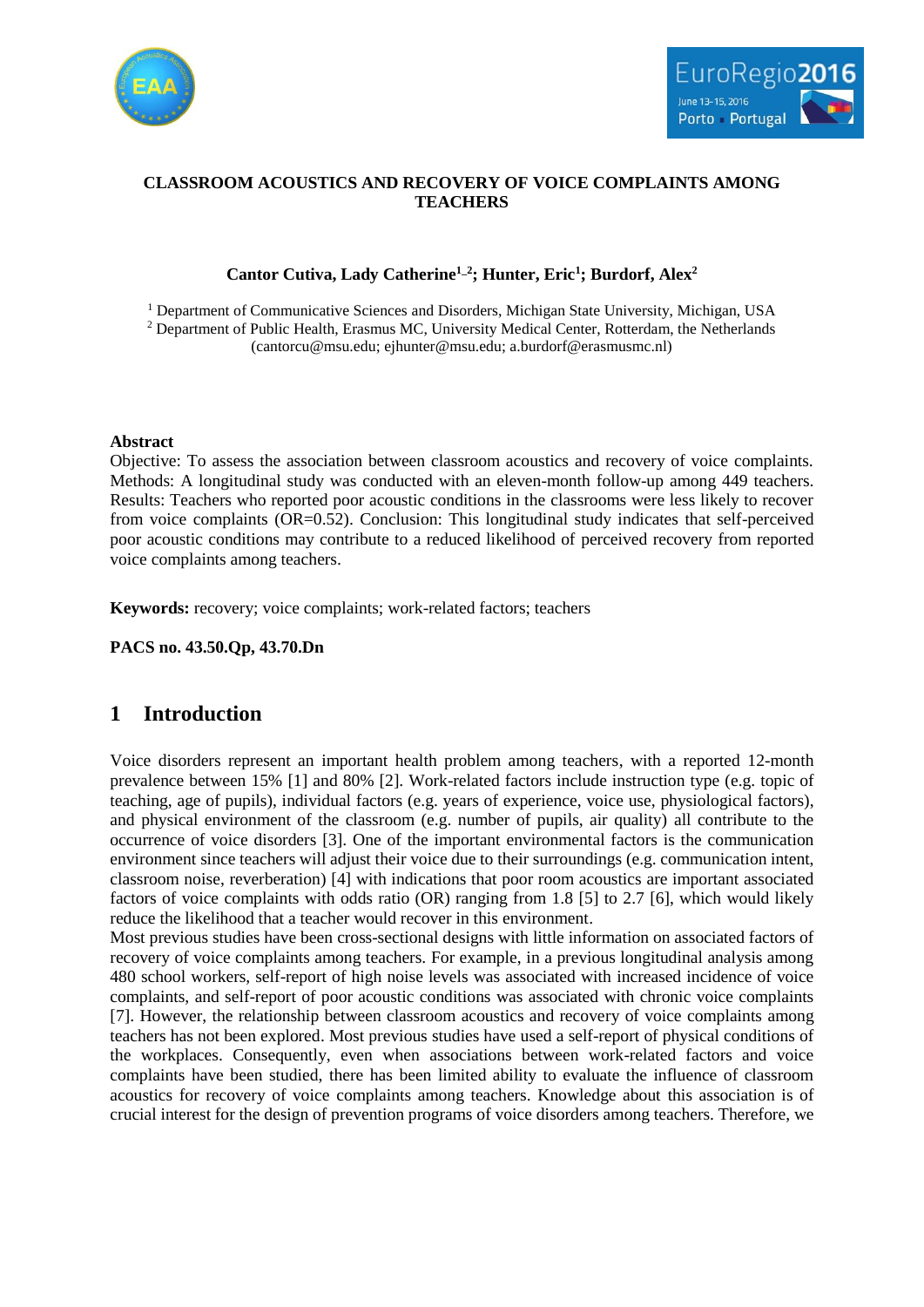

conducted a follow-up study to determine the relationship between classroom acoustics and recovery of already existing voice complaints among teachers**.**

# **2 Methods**

This research is part of a longitudinal study with an eleven-month-follow-up, reflecting a full teaching year. Teachers were recruited from 12 public schools in Bogotá, Colombia, in 2012. Baseline assessments were completed during February and March (at the beginning of the school year). Followup evaluations were completed during November and December (at the end of the academic year). All teachers in the baseline assessments were contacted again, provided that they were still working in the school. Objective environmental measurements of classroom acoustics were performed in the same period of baseline assessments. Study design and sampling procedures have been described in more detail in previous publications [\[7-9\]](#page-4-6).

## *Study variables*

In addition to sociodemographic variables such as age, gender and level of education, three variables pertinent to this study were included. First, recovery from voice complaints was determined using a detailed questionnaire, with recovery at the end of the academic year characterized in terms of selfreport of voice complaints at baseline and no voice complaints at the follow-up [\[7\]](#page-4-6). Second, self-reported noise and acoustic conditions was collected by means of a questionnaire where teachers indicated in a categorical scale if they consider comfortable or not the noise levels and the acoustic conditions inside the classrooms. More detailed information on the questionnaire has been presented in previous publications [\[8,](#page-4-7) [9\]](#page-5-0). Third, details about classroom acoustics was collected through measurements of Aweighted sound pressure level, and reverberation time (RT) performed in classrooms. Sound level outside schools was measured as well. Except for reverberation time, all the measurements were performed during actual work activities. RT was measured in non-occupied workplaces during weekends or non-lectures times. All the measurements were performed at three different locations in order to cover the complete classroom. The measurements of sound level outside the schools were targeted at identifying the highest noise level at a distance of 2 meters from walls [\[10\]](#page-5-1) for each separate school in our sample. The 4 in 1 digital multi-function Environment-Meter Model WK040 was used to measure noise, and the software Room Acoustic Measurement System was used to measure RT. The objective measurements are described in detail in a previous publication [\[9\]](#page-5-0).

## **Statistical Analysis**

Epi-info 3.5.3 (CDC/2011) software was used for data entry; and SPSS 20 software was used for statistical analysis. The multivariate association between recovery of voice complaints at an elevenmonth follow-up (outcome variable) and socio-demographics, self-reported noise and acoustic conditions, and classroom acoustics (independent variables) was assessed using multiple logistic regression analysis. Those independent variables with a p-value lower than 0.20 in the univariate analysis were included in the multivariate analyses in order to avoid residual confounding [\[11\]](#page-5-2), and were only retained if the p-value reached the conventional level of significance of 0.05. All multivariate models were adjusted for sex and age, independent of level of statistical significance, and statistically significant covariates. The magnitude of the associations was expressed as the OR, and the statistical significance as the 95% confidence interval (95% CI).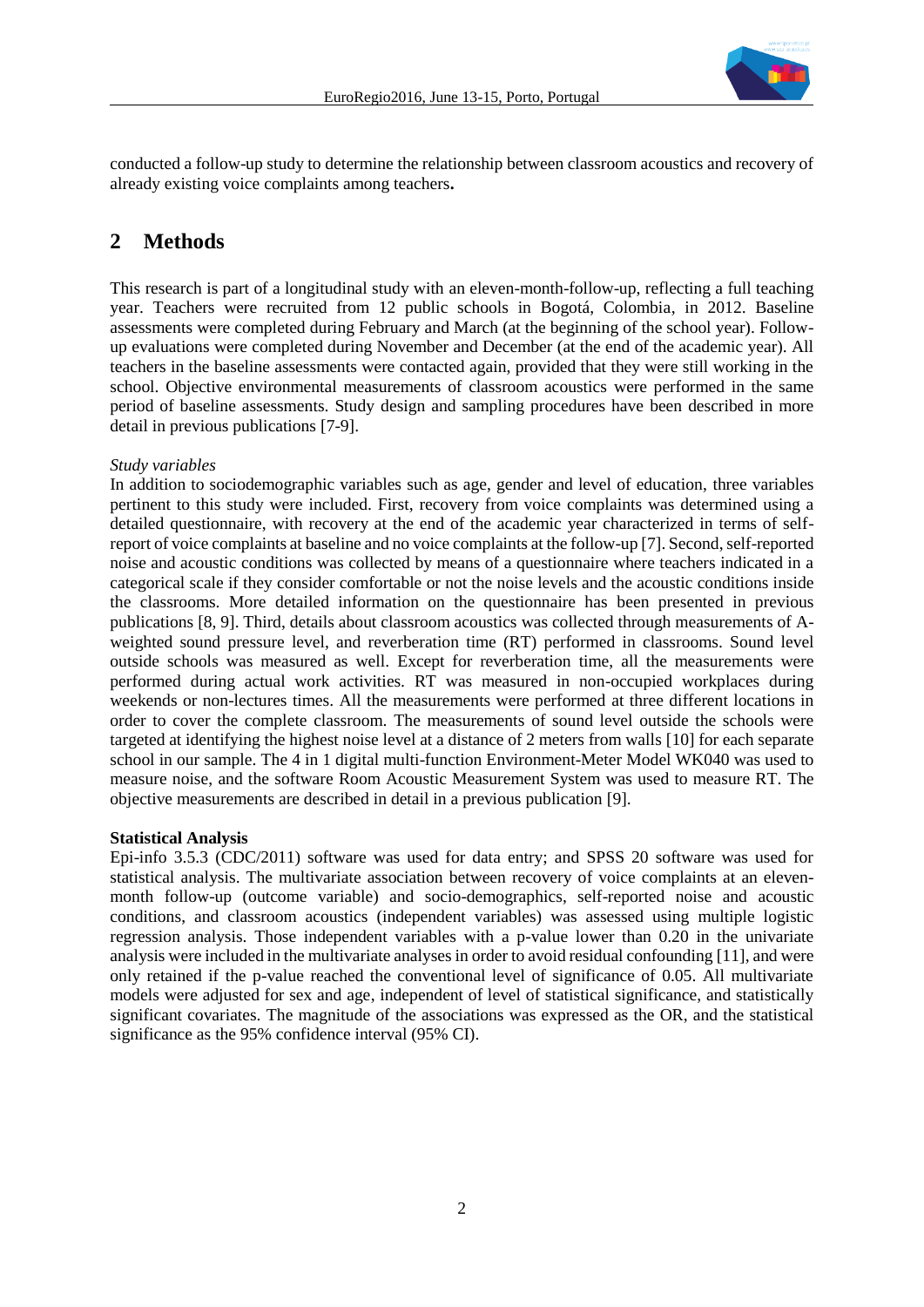

## **3 Results**

### **3.1 Participant characteristics**

At baseline, there were 621 teachers in this study. After eleven months, 72% of teachers agreed to continue participating in this research (n=449). Among this population, 323 reported voice complaints at baseline and therefore made up the study population. Approximately 20% of teachers with voice complaints at baseline reported recovery at follow-up.

As shown in Table 1, around 74% of the participating teachers were female and 36% were older than 50 years of age. More than 60% of teachers reported high noise levels and poor acoustic conditions inside their classrooms.

|                                             | Descriptive |      | Multivariate analysis |                 |
|---------------------------------------------|-------------|------|-----------------------|-----------------|
| Variable                                    | N           | $\%$ | <b>OR</b>             | 95% CI          |
| Socio-demographics                          |             |      |                       |                 |
| Female gender                               | 239         | 74   | 0.73                  | $(0.39 - 1.37)$ |
| 50 or more years of age                     | 115         | 36   | $1.56+$               | $(0.86 - 2.85)$ |
| Postgraduate studies                        | 99          | 31   | 1.00                  | Referent        |
| High school and Bachelor                    | 112         | 35   | 0.76                  | $(0.37 - 1.56)$ |
| Other levels of education                   | 112         | 35   | $0.59+$               | $(0.29 - 1.20)$ |
| <b>Classroom acoustics</b>                  |             |      |                       |                 |
| High sound level outside school             | 73          | 23   | $1.78+$               | $(0.94 - 3.35)$ |
| High A-weighted sound level in classroom    | 50          | 15   | $1.62+$               | $(0.77 - 3.43)$ |
| Large Reverberation Time in classroom       | 86          | 27   |                       |                 |
| Self-reported noise and acoustic conditions |             |      |                       |                 |
| High noise in classroom                     | 221         | 68   |                       |                 |
| Poor acoustics in classroom                 | 214         | 66   | $0.52*$               | $(0.29 - 0.93)$ |

Table 1 Descriptive and determinants of recovery of voice complaints among teachers during an eleven-months-follow-up in 12 public schools in Bogotá D.C., Colombia

\*  $p<0.05$ 

 $+p<0.20$ 

#### **3.2 Classroom acoustics and recovery of voice complaints**

Table 1 also shows the associated factors for recovery of voice complaints (n=65) among all teachers with voice complaints at baseline (n=323). In the univariate analysis, self-reported poor acoustics in the classroom were associated with lower recovery of voice complaints, and this association changed little after adjustment (OR=0.52). High noise levels outside the school and high sound levels inside the classrooms were associated with an increased likelihood of recovery of voice complaints. However, after mutual adjustment these associations were no longer statistically significant.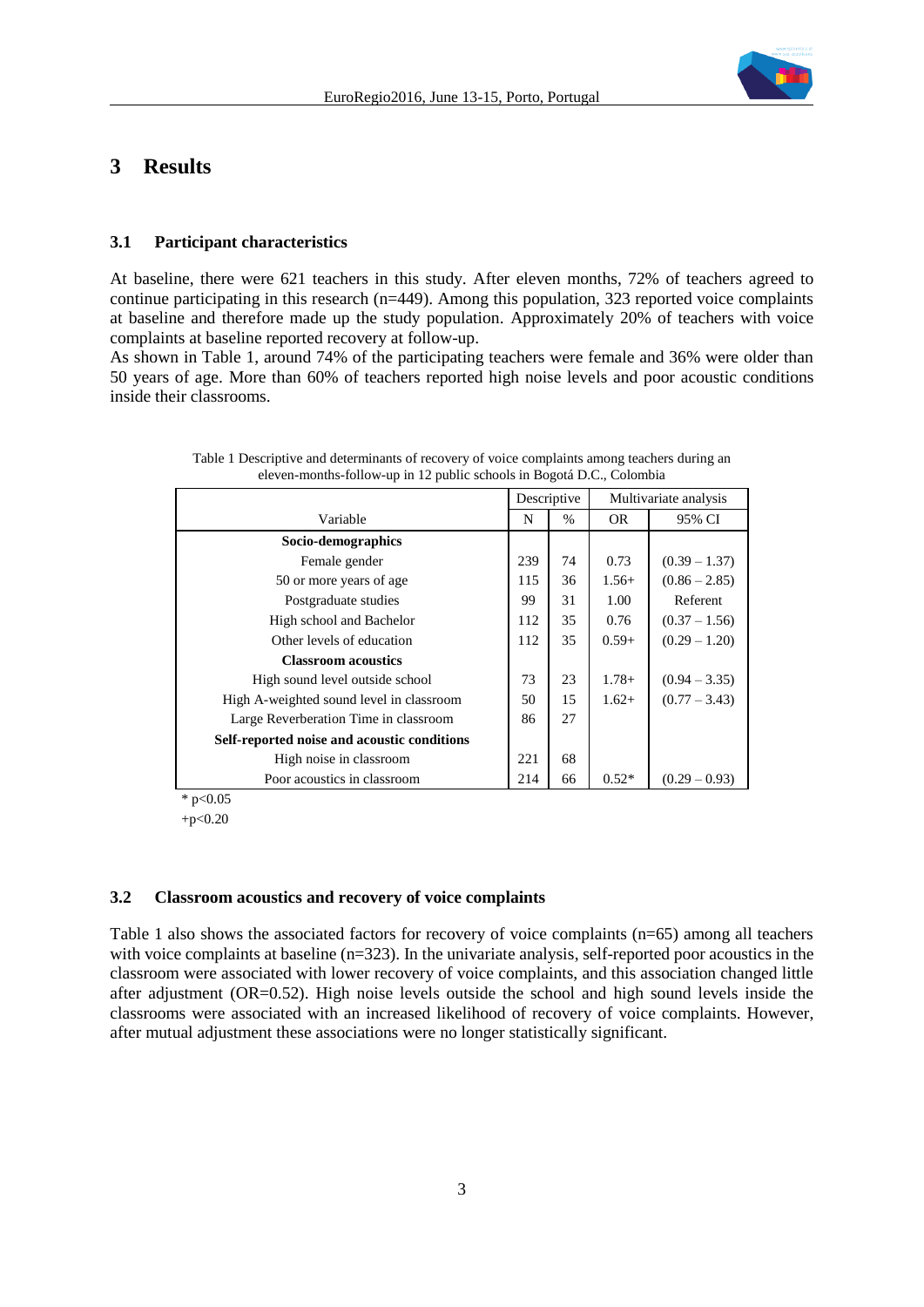

# **4 Discussion and Conclusions**

The current study provides an important addition because (1) it is longitudinal; and (2) it assesses the relationship between classroom acoustics and recovery of voice complaints among primary and secondary school teachers. The main result of this study was that self-reported acoustic conditions inside the classrooms was an important associated factor with recovery of voice complaints at follow-up among teachers.

In previous reports, self-reported high noise levels have been implicated in a higher incidence of selfreported vocal problems [\[7\]](#page-4-6). However, in the univariate analysis, teachers who worked in schools with objectively measured high noise levels outside schools and high sound levels inside the classrooms were more likely to recover from their voice complaints. While, after mutual adjustments, these associations only were trending rather than statistically significant, this result is of special interest because it would be expected a dramatic increase in vocal problems rather than a decrease or no statistical change. Since speakers tend to modify their voice levels as a result of their auditory feedback (Lombard effect) [\[12\]](#page-5-3), it would be expected and has been shown that teachers who worked in noisy classrooms would tend to speak louder. Excessive and prolonged loudness implies an increased vocal loading [\[13\]](#page-5-4) from increased laryngeal valve resistance to guarantee the production and release of an appropriate level of air pressure. The vocal folds must be adducted strongly to produce the increased medial compression required for this laryngeal resistance. Consequently, the laryngeal mucosa may become irritated and inflamed, which may result in organic voice disorders [\[14\]](#page-5-5). Therefore, it would be expected that teachers who worked under noisy conditions would be less likely to recover from voice complaints. However, the increased vocal level is only one part of the response to poor acoustic conditions because people also report discomfort at noisy communication conditions [\[15\]](#page-5-6) which may give rise to a reduction of speech use and thereby benefit vocal recovery. Another possible explanation for this contradictory result may be that teachers with voice complaints were more aware of their voice use and avoided using excessive or prolonged loudly voice under noisy conditions. A previous study among training teachers suggested that raising awareness may have an effect on voice quality [\[16\]](#page-5-7). Future research is recommended to assess the intermediation of awareness of voice use in the relation between classroom acoustics and recovery of voice complaints.

A few limitations of this longitudinal study must be acknowledged. First, there was a considerable dropout (30%) during the follow-up. However, the non-response at follow-up most likely did not bias the findings. Second, the objective measurements only covered a single period of the exposure duration of the study population. Thus, these measurements may be a poor proxy of exposure of teachers who experience variable noise and acoustic conditions during their school year.

In conclusion, this longitudinal study presented some indications that self-reported poor acoustic conditions may be an important associated factor of recovery of voice complaints. Nevertheless, we did not find association between recovery of voice complaints and objective measures of reverberation time at the classrooms. There is a need for longitudinal studies that objectively quantify classroom acoustics repeatedly during the school year. In addition, recent studies have reported speakers´ perspective measures such as voice support  $(ST_V)$ , room gain  $(G_{RG})$  and decay time  $(DT_{40ME})$  as measures of classroom acoustics. The  $ST_v$  indicates to what extent sound reflections at room boundaries amplify the voice of a speaker at his/her own ears [\[17,](#page-5-8) [18\]](#page-5-9). The  $G_{RG}$  is the gain applied by the room to the voice of a speaker at his/her own ears [\[18\]](#page-5-9). The  $DT_{40ME}$  is the time it would take for the backwards integrated energy curve of an oral-binaural room impulse response to decay 60 dB after the arrival of the direct sound, calculated from the initial decay of 40 dB and assuming a linear decay [\[19\]](#page-5-10). Future studies are needed to evaluate the relationship between speakers´ perspective measures of classroom acoustics with recovery of voice complaints among teachers.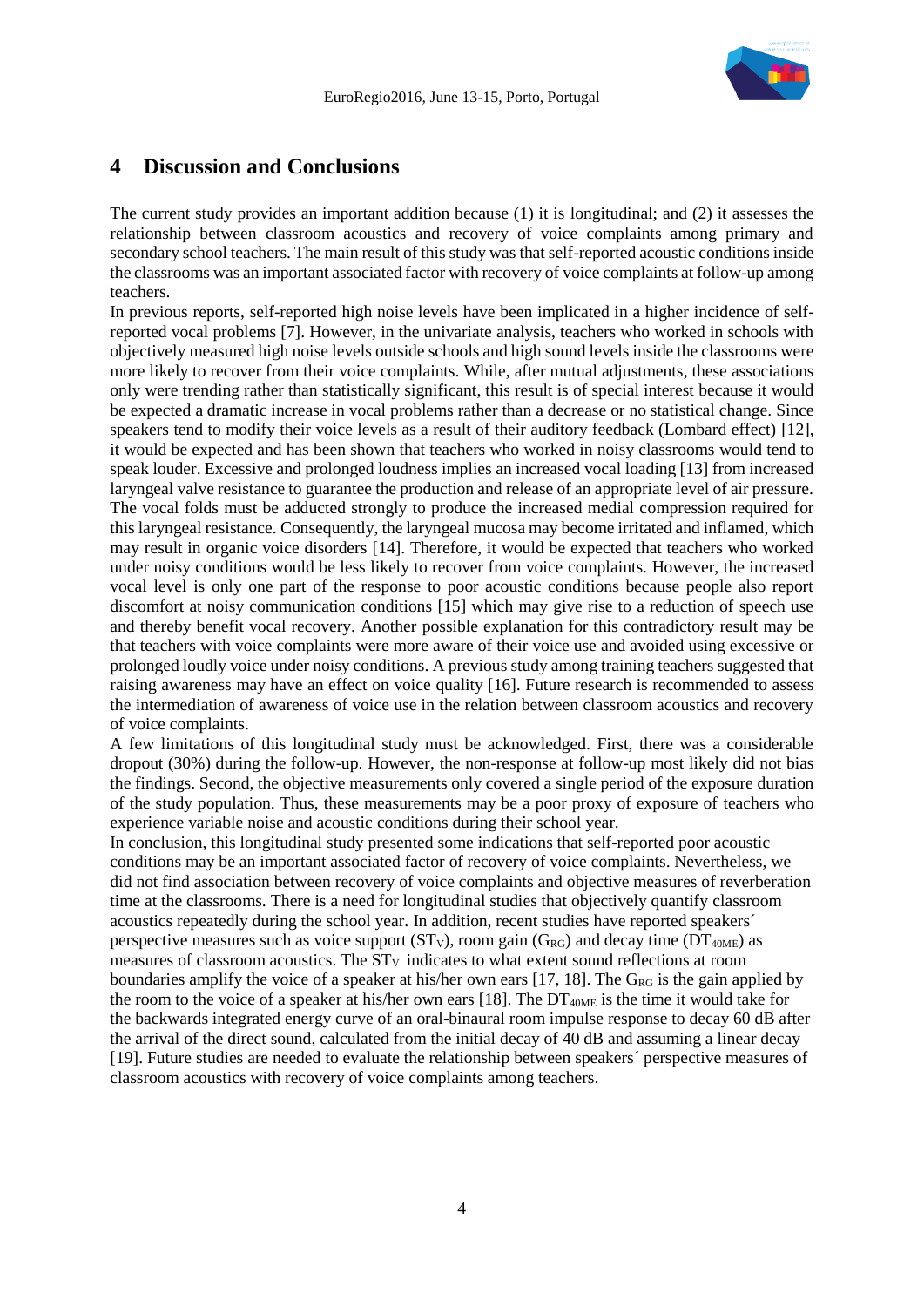

#### **Acknowledgements**

The first author received a grant from the European Commission within the framework of the ERASMUS MUNDUS Partnerships Programme ERASMUS-COLUMBUS (ERACOL), and from the Departamento Administrativo de Ciencia, Tecnología e Innovación - Colombia (COLCIENCIAS) within the framework of the Crédito Beca Francisco José de Caldas Scholarship Programme. Additional support for analysis was by the NIDCD of the National Institutes of Health under Award Number R01DC012315. The authors warmly thank the subjects for participation of the study. We thank various persons from the Secretaría de Educación Distrital of Bogotá (María Nancy Torres, Mónica Castilla, Ángel Zaadhy Garcés and the Head Managers of the schools) for their support in the development of this research. Thanks also the research team at the Universidad del Rosario with their many supporting roles (Research assistants: Paola Quintero, Erika Mora, Mónica González, Lina Gacharná, Alcy Paola Campo; Prof. Adriana Fajardo).

#### **References**

- <span id="page-4-0"></span>[1] De Medeiros, A., Barreto, S., and Assuncao, A. Voice disorders (dysphonia) in public school female teachers working in Belo Horizonte: prevalence and associated factors. *Journal of Voice,*  vol. 22(6), 2008, pp. 676-87.
- <span id="page-4-1"></span>[2] Pekkarinen, E., Himberg, L., and Pentti, J. Prevalence of vocal symptoms among teachers compared to nurses—a questionnaire study. *Scandinavian Journal of Logopedics and Phoniatrics,* vol. 17, 1992, pp. 112-117.
- <span id="page-4-2"></span>[3] Cantor Cutiva, L. C., Vogel, I., and Burdorf, A. Voice disorders in teachers and their associations with work-related factors: A systematic review. *Journal of Communication Disorders,* vol. 46(2), 2013, pp. 143-155.
- <span id="page-4-3"></span>[4] Hunter, E. J.*, et al.* Teachers and Teaching: Speech production accommodations due to changes in the acoustic environment. *Energy Procedia,* vol. 78, 2015, pp. 3102-3107.
- <span id="page-4-4"></span>[5] Kooijman, P.*, et al.* Risk factors for voice problems in teachers. *Folia Phoniatrica et Logopaedica,* vol. 58(3), 2006, pp. 159-74.
- <span id="page-4-5"></span>[6] Ahlander, V., Rydell, R., and Löfqvist, A. Speaker's comfort in teaching environments: Voice problems in swedish teaching staff. *Journal of Voice,* vol. 25(4), 2011, pp. 430-440.
- <span id="page-4-6"></span>[7] Cantor Cutiva, L. C. and Burdorf, A. Work-related determinants of voice complaints among school workers: An eleven-months-follow-up study. *American Journal of Speech-Language Pathology,* vol. Accepted, 2016,
- <span id="page-4-7"></span>[8] Cantor Cutiva, L. C. and Burdorf, A. Factors associated with voice-related quality of life among teachers with voice complaints. *Journal of Communication Disorders,* vol. 52, 2014, pp. 134- 142.